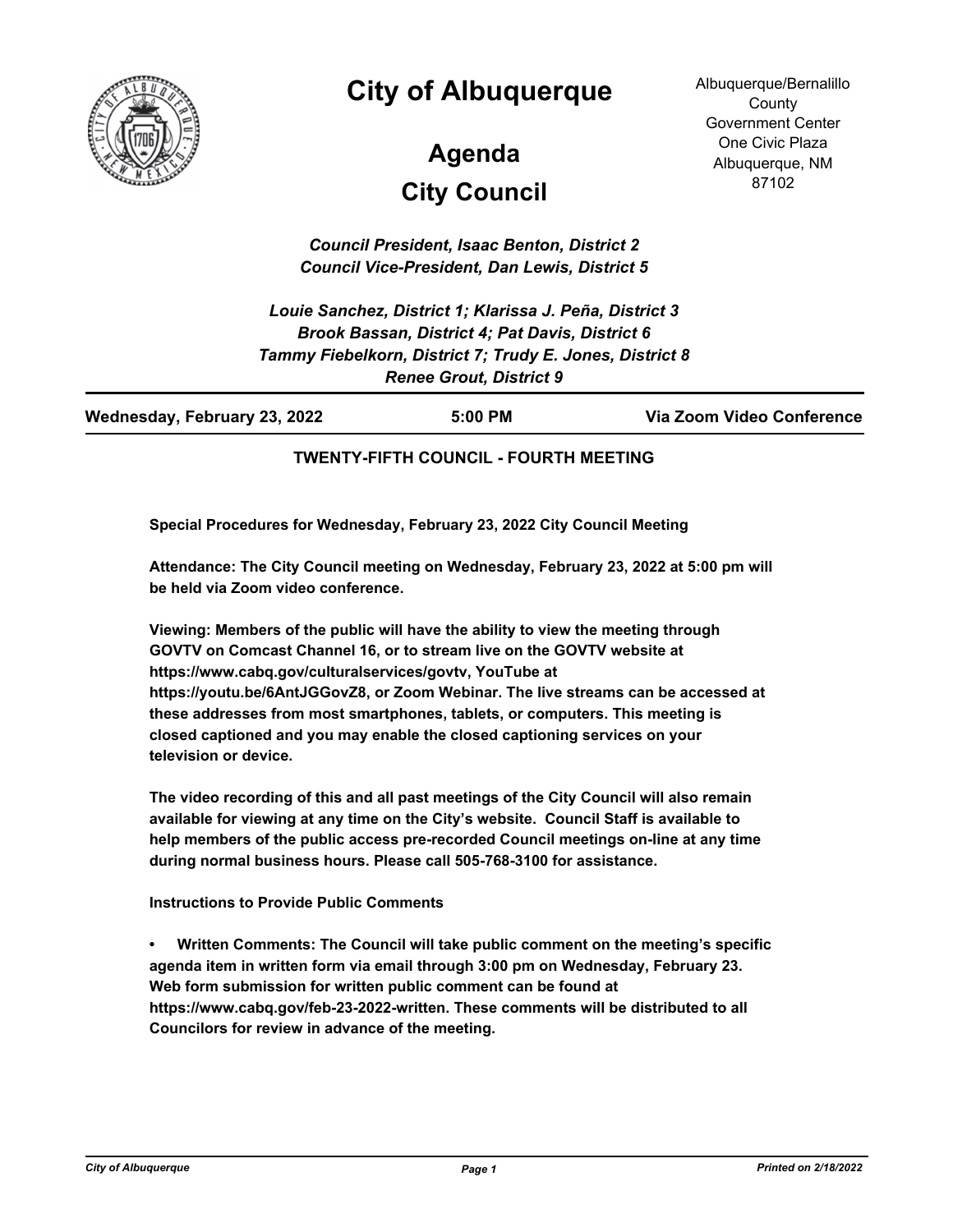**• Virtual, Live Comments: The Council will take general public comment on any topic, including agenda items, from up to a maximum of 30 people, on a first-come first-serve basis. To provide real time verbal public comment over Zoom, participants must sign up for public comment by 3:00 pm on Wednesday, February 23. The sign-up sheet can be accessed at this link: https://www.cabq.gov/feb-23-2022-live. Participants have the ability to select if they require Spanish language interpretation when signing up.**

 **o Note: Participants must sign up for public comment with the Zoom username or phone number that you will use to enter the Zoom meeting so that you can be identified when accessing the meeting. Persons who do not provide this information will not be allowed into the meeting, but may still view the meeting via Zoom Webinar, YouTube live or through GOVTV.**

**• Participants will be an Attendee in the Zoom Webinar until the public comment period begins. The Zoom moderator will move you into the meeting room as Panelist when it's your turn to provide public comments.** 

**o Access the Zoom waiting room by following this link, entering the room information manually, or by calling in via telephone:**

**- https://cabq.zoom.us/j/85374867786**

- **Webinar ID: 853 7486 7786**
- **(669) 900-6833 // 853 7486 7786#**

**o Participants will be able to view the meeting via Zoom while waiting for public comments, but participants can also watch on YouTube live or GOVTV.**

**• Once called upon for public comment, the participants will be able to unmute themselves and turn on their camera.**

**• If you are also watching on YouTube or GOVTV, please note that the online stream lags approximately 10 seconds behind the Zoom meeting. Please mute or pause the online stream once you are in the Zoom meeting room to avoid feedback between the Zoom meeting room and the online broadcast.**

**• Public comment will be limited to 2 minutes, which starts when you begin speaking. You will be informed when your time has concluded, at which point your microphone will be muted and your camera will be turned off.**

**• Participants will be moved back to Attendee of Webinar once your comment period has ended.**

**Public Comment ground rules:**

- **• Each participant has 2 minutes to present.**
- **• Comments are to be addressed to the Councilors only, through the Council President.**
- **• Any disruptive conduct will result in removal from the Zoom meeting room.**

# **1. ROLL CALL**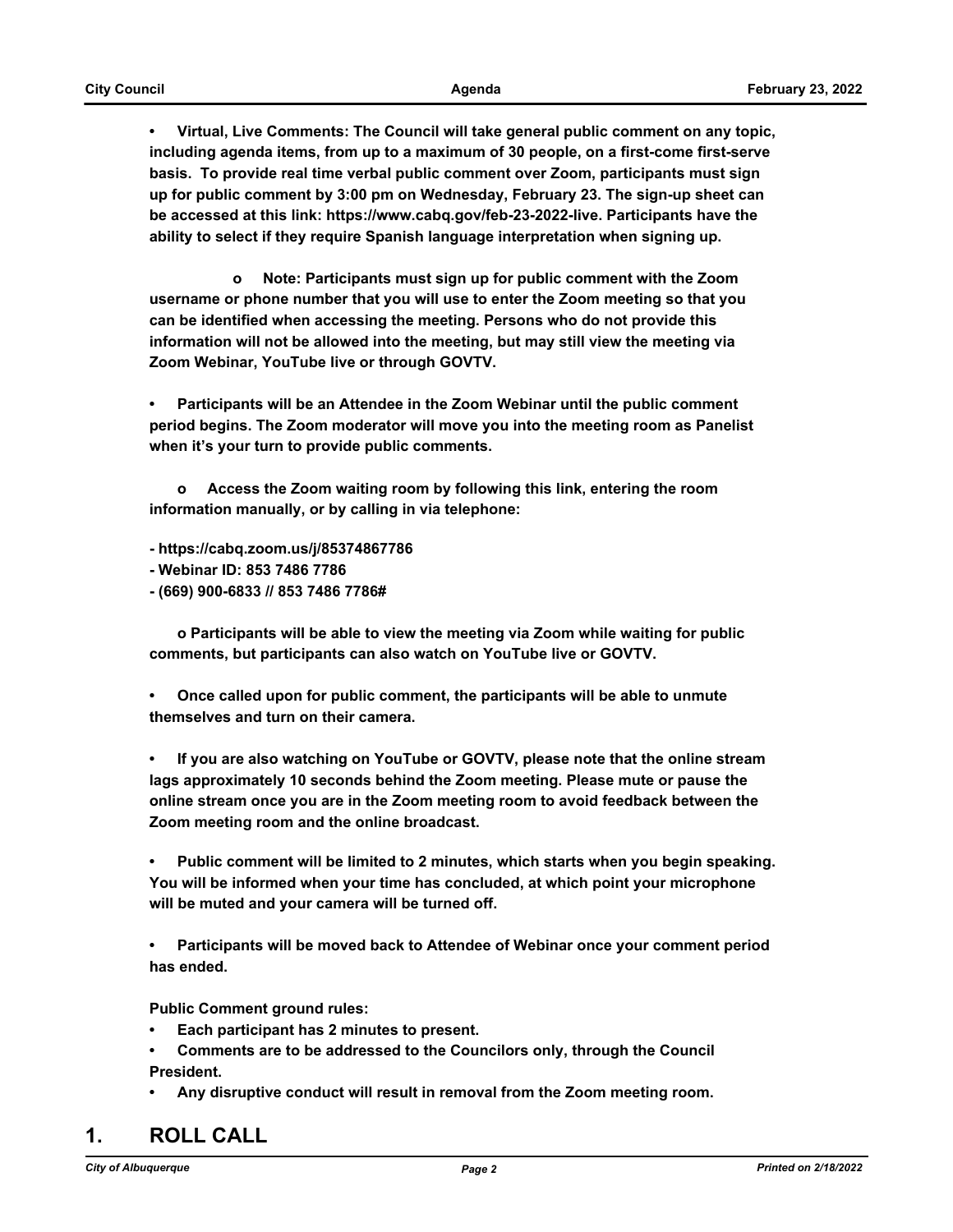#### **2. MOMENT OF SILENCE**

**Pledge of Allegiance in English and Spanish and any other language as determined by the Council**

- **3. PROCLAMATIONS & PRESENTATIONS**
- **4. ECONOMIC DEVELOPMENT DISCUSSION**
- **5. ADMINISTRATION QUESTION & ANSWER PERIOD**
- **6. APPROVAL OF JOURNAL**

**February 7, 2022**

**7. COMMUNICATIONS AND INTRODUCTIONS**

#### **8. REPORTS OF COMMITTEES**

**Finance and Government Operations Committee - February 14, 2022**

**Public Safety Committee - February 15, 2022**

**Land Use, Planning and Zoning Committee - February 16, 2022**

# **9. CONSENT AGENDA: {Items may be removed at the request of any Councilor}**

- **a.** [EC-22-9](http://cabq.legistar.com/gateway.aspx?m=l&id=/matter.aspx?key=12786) Mayor's Recommendation of Engineering Consultants for City Wide On-Call Engineering Services
- **b. [EC-22-10](http://cabq.legistar.com/gateway.aspx?m=l&id=/matter.aspx?key=12787)** Mayor's Recommendation of Engineering Consultants for City Wide On-Call Engineering Services for NPDES
- **c.** [EC-22-12](http://cabq.legistar.com/gateway.aspx?m=l&id=/matter.aspx?key=12789) Mayor's appointment of Ms. Martha Medina to the Senior Affairs Advisory **Council**
- **d.** [EC-22-13](http://cabq.legistar.com/gateway.aspx?m=l&id=/matter.aspx?key=12790) Mayor's appointment of Mr. Cameron Frigon to the Greater Albuquerque Recreational Trails Committee
- **e.** [EC-22-15](http://cabq.legistar.com/gateway.aspx?m=l&id=/matter.aspx?key=12792) Mayor's appointment of Mrs. Pamela Britton to the Americans with Disabilities Act Advisory Council
- **f.** [EC-22-16](http://cabq.legistar.com/gateway.aspx?m=l&id=/matter.aspx?key=12793) Mayor's re-appointment of Mr. Alfred J. Deguio to the Airport Advisory Board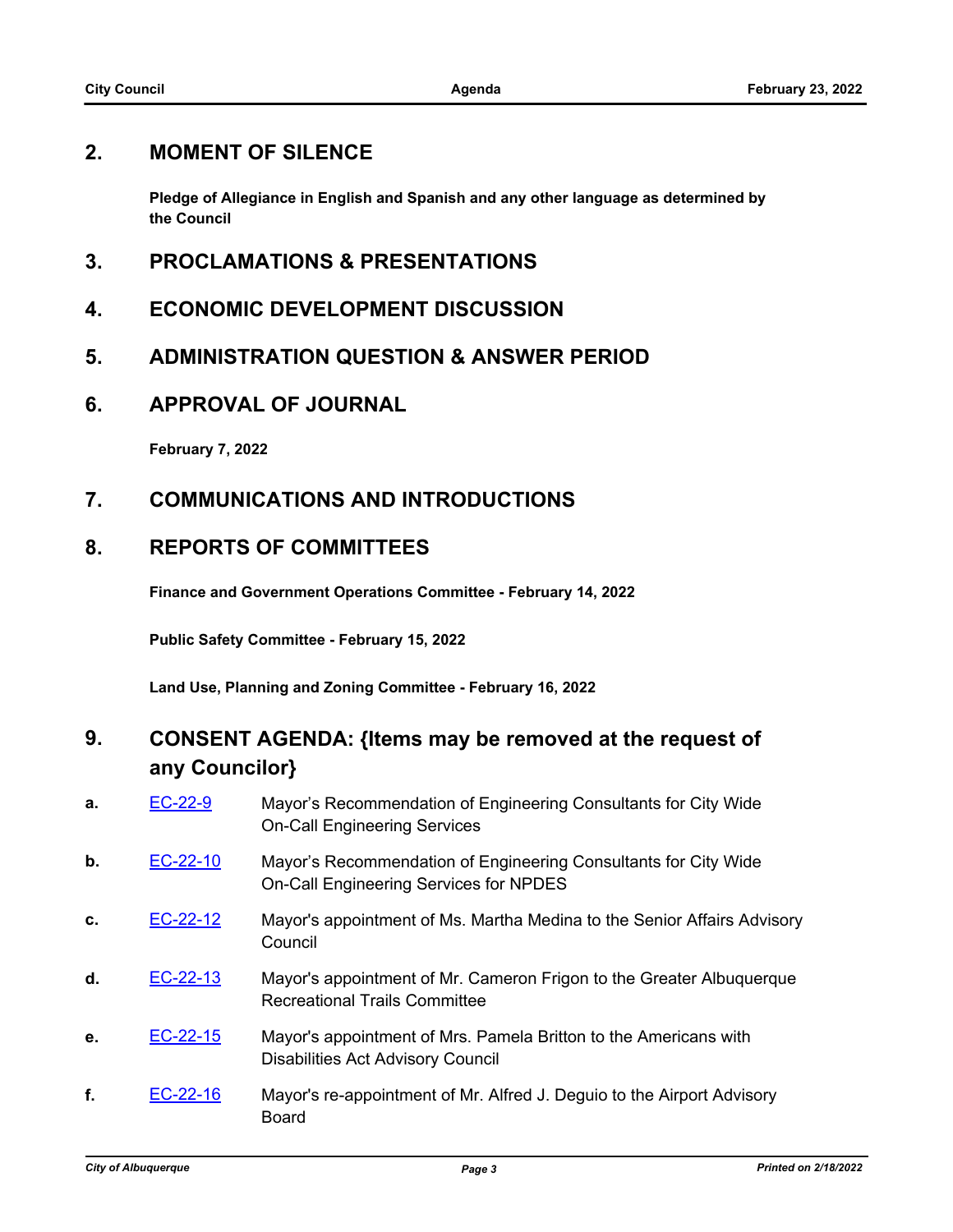| g. | EC-22-17 | Mayor's appointment of Ms. Teresa Haering to the Senior Affairs Advisory<br>Council |
|----|----------|-------------------------------------------------------------------------------------|
| h. | EC-22-19 | Mayor's appointment of Dr. Sheila Hundley to the Senior Affairs Advisory<br>Council |
|    | EC 22.20 | Mayarla appointment of Mr. Paymond Taylor, It to the Sepier Affaire                 |

**i.** [EC-22-20](http://cabq.legistar.com/gateway.aspx?m=l&id=/matter.aspx?key=12799) Mayor's appointment of Mr. Raymond Taylor Jr. to the Senior Affairs Advisory Council

## **10. GENERAL PUBLIC COMMENTS**

**Please refer to the statement "Special Procedures for February 23, 2022 City Council Meeting" at the beginning of the Council Agenda.**

#### **11. ANNOUNCEMENTS**

## **12. PUBLIC HEARINGS: {Appeals, SAD Protest Hearings}**

## **13. APPROVALS: {Contracts, Agreements, and Appointments}**

**a.** [EC-22-14](http://cabq.legistar.com/gateway.aspx?m=l&id=/matter.aspx?key=12791) Mayor's appointment of Mr. Mark Reynolds to the Information Services **Committee** 

*[The intent is to defer EC-22-14 to the May 16, 2022 Council meeting.]*

- **b.** [OC-22-1](http://cabq.legistar.com/gateway.aspx?m=l&id=/matter.aspx?key=12801) Appointments to the 2022 Redistricting Committee
- **\*c.** [EC-22-18](http://cabq.legistar.com/gateway.aspx?m=l&id=/matter.aspx?key=12795) City of Albuquerque Labor-Management Relations Ordinance, Multi-Year Collective Bargaining Agreement with Albuquerque Police Officers' Association

#### **14. FINAL ACTIONS**

- **a. [O-21-78](http://cabq.legistar.com/gateway.aspx?m=l&id=/matter.aspx?key=12679)** Amending Chapter 9, Article 4, Part 1 ROA 1994, The Police Oversight Ordinance (Bassan, Benton, Davis)
- **b.** [R-21-190](http://cabq.legistar.com/gateway.aspx?m=l&id=/matter.aspx?key=12608) Approving An Intergovernmental Agreement Between The City Of Albuquerque, The County Of Bernalillo, And The Albuquerque Public School District Board Of Education To Reform The Albuquerque Bernalillo County Government Commission As The Local Government Coordinating Commission To Include The City Of Albuquerque, The County Of Bernalillo, And The Albuquerque Public Schools As The Voting Members (Bassan, Peña)

*[The intent is to defer R-21-190 to the March 7, 2022 Council meeting.]*

# **15. OTHER BUSINESS: {Reports, Presentations, and Other Items}**